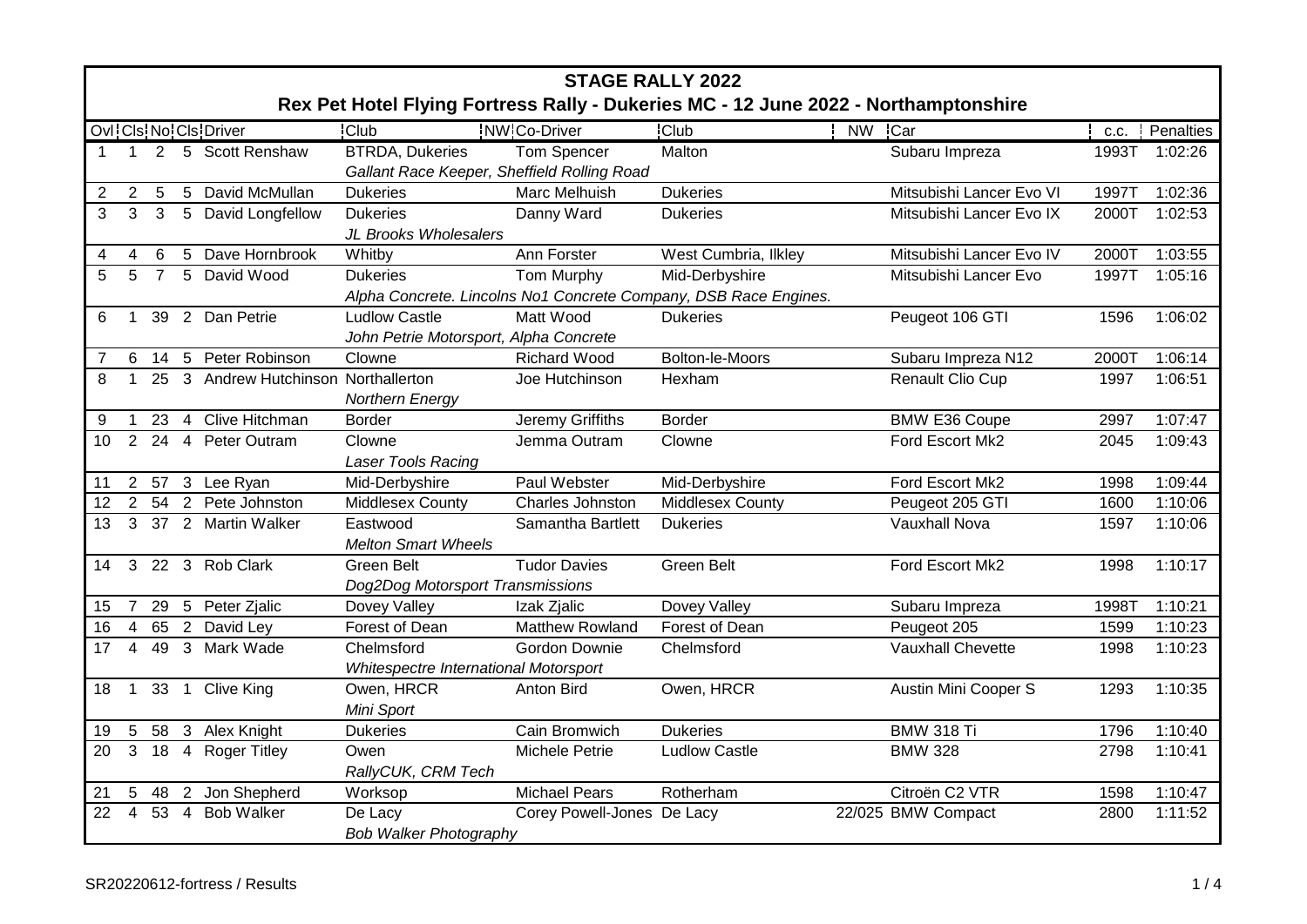|           | <b>STAGE RALLY 2022</b><br>Rex Pet Hotel Flying Fortress Rally - Dukeries MC - 12 June 2022 - Northamptonshire |       |                 |                                     |                                                                                         |                          |                        |                                    |       |               |  |
|-----------|----------------------------------------------------------------------------------------------------------------|-------|-----------------|-------------------------------------|-----------------------------------------------------------------------------------------|--------------------------|------------------------|------------------------------------|-------|---------------|--|
|           |                                                                                                                |       |                 | Ovl: Cls: No: Cls: Driver           | <b>Club</b>                                                                             | NW Co-Driver             | <b>Club</b>            | NW Car                             | C.C.  | Penalties     |  |
| 23        |                                                                                                                |       |                 | 8 10 5 Mark Bentley                 | Pendle<br><b>EVO Motorsport</b>                                                         | <b>Edward Bentley</b>    | Pendle                 | Ford Fiesta Evo                    | 1998T | 1:11:54       |  |
| 24        | $6\phantom{1}$                                                                                                 |       |                 | 45 3 James Easson                   | Eastwood<br><b>Colin Easson Motors</b>                                                  | <b>Jack Hall</b>         | Eastwood               | <b>Ford Fiesta</b>                 |       | 1000T 1:12:18 |  |
| 25        |                                                                                                                |       |                 | 7 42 3 Damien Welbourn              | <b>Dukeries</b><br>Alpha Concrete, DSB Race Engines                                     | Alan Jackson             | Dukeries, Loughborough | <b>Renault Clio</b>                | 1995  | 1:12:44       |  |
| 26        | $\mathbf{1}$                                                                                                   |       |                 | 56 0 Ian Bass                       | <b>Dukeries</b><br>Castle Electrical & Security, SM Ranby Agriculture, South Electrical | <b>Charlie Mathewson</b> | Formula 1000           | <b>Toyota Yaris</b>                | 998   | 1:13:50       |  |
| 26        | 8                                                                                                              |       |                 | 68 2 Roland Francis                 | Chelmsford                                                                              | <b>Callum Francis</b>    | Chelmsford             | Ford Escort Mk2                    | 1600  | 1:14:44       |  |
| 27        | $\overline{2}$                                                                                                 |       |                 | 55 1 Nicki Boocock                  | Formula 1000<br><b>Hooper Sport</b>                                                     | Gareth Hooper            | Formula 1000           | Nissan Micra                       | 1400  | 1:14:13       |  |
| 29        | 9                                                                                                              | 74    | $5\overline{5}$ | <b>Gareth Bent</b>                  | That's Motorsport                                                                       | Paul Hudson              | That's Motorsport      | Land Rover Defender 90             | 2000  | 1:14:47       |  |
| 30        | $\mathbf{3}$                                                                                                   | 51    | $\overline{1}$  | <b>Craig King</b>                   | <b>HRCR</b>                                                                             | Clare Jennings           | HRCR, Owen             | Morris Mini                        | 1275  | 1:15:23       |  |
| 31        | $\overline{7}$                                                                                                 |       |                 | 63 2 Tony Cawthorne                 | Mid-Derbyshire                                                                          | Paul Barbet              | Whitchurch             | Peugeot 205 GTI                    | 1598  | 1:15:41       |  |
| 32        | $\overline{4}$                                                                                                 | 73    | $\overline{1}$  | Shane Gamble                        | W&SS, HRCR                                                                              | <b>Bob Ward</b>          | HRCR, Owen             | Morris Mini Cooper S               | 1300  | 1:16:19       |  |
| 33        | 8                                                                                                              | 40    |                 | 3 Dhiren Solanki                    | Loughborough<br>Intracar                                                                | Dave Barratt             | Rugby                  | Peugeot 205 GTI                    | 1900  | 1:16:40       |  |
| 34        | 8                                                                                                              |       |                 | 67 2 Martin Scoley                  | Worksop, Dukeries                                                                       | Jon Leckenby             | Worksop                | Peugeot 205 GTI                    | 1598  | 1:16:55       |  |
| 35        | 5                                                                                                              | 30    | $\overline{4}$  | Lee Williams                        | Chelmsford                                                                              | Zach Clarke              | Forest of Dean         | Ford Escort RS                     | 2300  | 1:18:27       |  |
| 36        | 9                                                                                                              | 46    |                 | 2 Jason Simms                       | Mid-Derbyshire<br>Motus Commercials, First For Extraction, T H Motorsport               | Jake Simms               | Mid-Derbyshire         | Ford Fiesta                        | 1596  | 1:19:39       |  |
| 37        |                                                                                                                | 10 71 |                 | 2 Jason Phillips                    | Loughborough                                                                            | Zoe Phillips             | Loughborough           | Nissan Sunny                       | 1600  | 1:24:00       |  |
| 38        | $\overline{2}$                                                                                                 | 61    |                 | 0 Marina Miller                     | <b>Dukeries</b>                                                                         | Iain Davidson            | <b>Dukeries</b>        | Nissan Micra                       | 998   | 1:24:45       |  |
| 39        | 9                                                                                                              | 26    |                 | 3 Dave Baines                       | <b>Dukeries</b><br>Alpha Concrete, Vauxcare, DSB Race Engines                           | Kevin Hutchinson         | <b>Dukeries</b>        | Vauxhall Astra Mk3                 | 1998  | 1:33:53       |  |
| 40        | $5\phantom{.0}$                                                                                                | 70    | $\overline{1}$  | <b>Harvey Stevens</b>               | <b>HRCR</b>                                                                             | <b>Andrew Selly</b>      | <b>HRCR</b>            | <b>Austin Mini</b>                 | 1330  | 1:39:37       |  |
| 41        |                                                                                                                | 11 44 |                 | 2 Kasia Nicklin                     | <b>Dukeries</b><br><b>TME Motorsport Engineering Ltd</b>                                | <b>Darren Scales</b>     | <b>Dukeries</b>        | Ford Fiesta R2                     | 1596  | 1:52:59       |  |
| <b>NF</b> |                                                                                                                | 9     |                 | 5 Jonathan Lightbody BTRDA, Worksop | Gallant, Race-Keeper.                                                                   | Dane Chapman             | Worksop                | Subaru Impreza                     | 2000T | Retired       |  |
| <b>NF</b> |                                                                                                                | 11    |                 | 5 Wayne Larbalestier Chelmsford     | <b>HED-TEC</b>                                                                          | Archie Larbalestier      | Chelmsford             | Mitsubishi Lancer Evo III RS 1998T |       | Retired       |  |
| <b>NF</b> |                                                                                                                |       |                 | 12 3 Alistair Hutchinson            | Northallerton<br><b>Northern Energy</b>                                                 | <b>StJohn Dykes</b>      | Northallerton          | Renault Clio Maxi                  | 1998  | Retired       |  |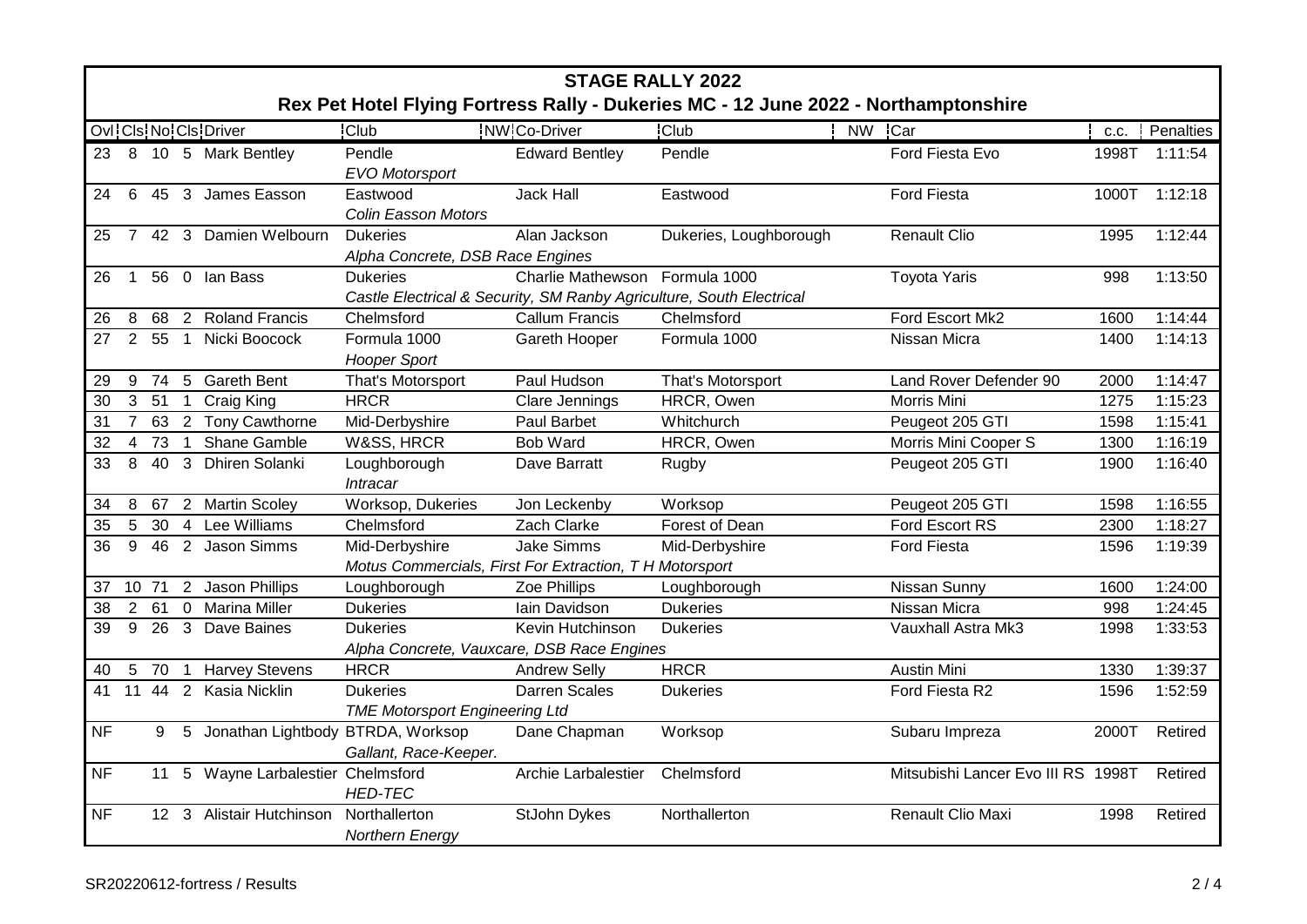|                |      |                |                           |                                                     |                         | <b>STAGE RALLY 2022</b>                                                               | Rex Pet Hotel Flying Fortress Rally - Dukeries MC - 12 June 2022 - Northamptonshire |       |           |  |
|----------------|------|----------------|---------------------------|-----------------------------------------------------|-------------------------|---------------------------------------------------------------------------------------|-------------------------------------------------------------------------------------|-------|-----------|--|
|                |      |                | Ovl: Cls: No: Cls: Driver | <b>Club</b>                                         | <b>NW Co-Driver</b>     | <b>Club</b>                                                                           | <b>NW</b><br>Car                                                                    | C.C.  | Penalties |  |
| <b>NF</b>      |      |                | 15 5 Nigel Wetton         | <b>Dukeries</b>                                     | Louise Wetton           | <b>Dukeries</b>                                                                       | Subaru Impreza                                                                      | 2000T | Retired   |  |
|                |      |                |                           | Rex Pet Hotel, Mercury Garage                       |                         |                                                                                       |                                                                                     |       |           |  |
| <b>NF</b>      | 16   | -4             | James Garner              | Loughborough                                        | <b>Jack Cuttil</b>      | Loughborough                                                                          | Ford Escort Mk2                                                                     | 2500  | Retired   |  |
| <b>NF</b>      | 17   | $\mathbf{1}$   | <b>Michael Pickles</b>    | Ilkley                                              | <b>Beverley Warren</b>  | Ilkley                                                                                | Nissan Micra                                                                        | 1348  | Retired   |  |
| N <sub>F</sub> | 20   | $\overline{1}$ | <b>Steve Black</b>        | <b>Dukeries</b>                                     | Sophie Black            | <b>Dukeries</b>                                                                       | Suzuki Swift S1400                                                                  | 1398  | Retired   |  |
|                |      |                |                           | 586 Sports, PFC Brakes, Pallas Connections          |                         |                                                                                       |                                                                                     |       |           |  |
| <b>NF</b>      |      |                | 21 3 Andy Graham          | Mid-Derbyshire                                      | Ryan Graham             | Mid-Derbyshire                                                                        | Ford Escort RS                                                                      | 1998  | Retired   |  |
|                |      |                |                           | Cossack Mens Hair Products, APB Group Ltd           |                         |                                                                                       |                                                                                     |       |           |  |
| <b>NF</b>      |      |                | 27 3 Richard Warne        | Green Belt                                          | <b>Richard Bonner</b>   | Chelmsford                                                                            | Ford Escort Mk2                                                                     | 1998  | Retired   |  |
|                |      |                |                           | Car Spares Cheshunt Ltd, Comma Oils                 |                         |                                                                                       |                                                                                     |       |           |  |
| <b>NF</b>      | 28 4 |                | <b>Anthony Windle</b>     | Clowne                                              | John Hendley            | Clowne                                                                                | Triumph TR7 V8                                                                      | 3528  | Retired   |  |
| <b>NF</b>      |      |                | 31 3 Mike Webb            | Bolton-le-Moors                                     | <b>Steve Noble</b>      | Chelmsford                                                                            | Ford Fiesta ST160                                                                   | 1998  | Retired   |  |
|                |      |                |                           | Garolla Roller Garage Doors, MWW Services, GP Autos |                         |                                                                                       |                                                                                     |       |           |  |
| <b>NF</b>      | 32 1 |                | Ryan Taylor               | <b>Ludlow Castle</b>                                | Lucy Wilding            | <b>Ludlow Castle</b>                                                                  | <b>Austin Mini</b>                                                                  | 1330  | Retired   |  |
| <b>NF</b>      | 34   | $\overline{1}$ | <b>Gaz Carless</b>        | Whitchurch                                          | Simon Thompson          | Stockport 061                                                                         | Ford Focus                                                                          | 1388  | Retired   |  |
|                |      |                |                           | 1 Stop Motorsport                                   |                         |                                                                                       |                                                                                     |       |           |  |
| <b>NF</b>      |      |                | 35 3 Stuart McLaren       | RAF, IRDC                                           | <b>Adam Entwistle</b>   | RAF, HRCR                                                                             | <b>Opel Kadett</b>                                                                  | 1978  | Retired   |  |
|                |      |                |                           | Ian Chamberlain Motorsport                          |                         |                                                                                       |                                                                                     |       |           |  |
| <b>NF</b>      |      |                | 36 2 Ian Dove             | <b>Dukeries</b>                                     | John Dove               | <b>Dukeries</b>                                                                       | Vauxhall Nova                                                                       | 1598  | Retired   |  |
| <b>NF</b>      | 38   | $\overline{1}$ | Andrew O'Hanlon           | <b>HRCR</b>                                         | Kevin Hogan             | HRCR, Owen                                                                            | Morris Mini Cooper S                                                                | 1293  | Retired   |  |
| N <sub>F</sub> |      |                | 41 3 David Large          | King Lynn                                           | David Ottoway           | King Lynn                                                                             | Ford Escort Mk2                                                                     | 1998  | Retired   |  |
|                |      |                |                           |                                                     |                         | Ottoway Carpentry, Lynnstar Distribution, KI Construction Ltd, Sandle Car Supermarket |                                                                                     |       |           |  |
| <b>NF</b>      |      |                | 43 5 Dean Hickling        | <b>Dukeries</b>                                     | <b>Geoff Moss</b>       | <b>Dukeries</b>                                                                       | Subaru Impreza                                                                      | 1994T | Retired   |  |
|                |      |                |                           | DH Car Services, JCP Kitchens                       |                         |                                                                                       |                                                                                     |       |           |  |
| <b>NF</b>      |      |                | 47 2 Matthew Arnold       | <b>Dukeries</b>                                     | Ellie Arnold            | <b>Dukeries</b>                                                                       | Citroëm C <sub>2</sub>                                                              | 1598  | Retired   |  |
|                |      |                |                           | MA Motor Co Ltd                                     |                         |                                                                                       |                                                                                     |       |           |  |
| <b>NF</b>      |      |                | 50 3 Tony Brumfield       | <b>Border</b>                                       | Ken Barber              | <b>Border</b>                                                                         | <b>Toyota Corolla</b>                                                               | 1796  | Retired   |  |
| N <sub>F</sub> | 52   | $\mathbf{1}$   | Laura J Christmas         | <b>Dukeries</b>                                     | <b>Duncan Christmas</b> | <b>Dukeries</b>                                                                       | <b>Austin Mini</b>                                                                  | 1275  | Retired   |  |
| <b>NF</b>      |      |                | 59 2 Doug Ramsay          | Ripon                                               | Ewan Bosworth           | Border                                                                                | Ford KA                                                                             | 1600  | Retired   |  |
|                |      |                |                           | Lubing UK & Ireland                                 |                         |                                                                                       |                                                                                     |       |           |  |
| <b>NF</b>      | 60   | $\mathbf{1}$   | George Morrison           | <b>Dukeries</b>                                     | Jon Quintrell           | <b>Dukeries</b>                                                                       | MG ZR                                                                               | 1400  | Retired   |  |
|                |      |                |                           | Army Motorsport                                     |                         |                                                                                       |                                                                                     |       |           |  |
| <b>NF</b>      |      |                | 64 2 Matt Chapman         | Mid-Derbyshire                                      | Kevin Ablitt            | Chelmsford                                                                            | Peugeot 206 XSI                                                                     | 1587  | Retired   |  |
|                |      |                |                           | Chris W Roads Ltd                                   |                         |                                                                                       |                                                                                     |       |           |  |